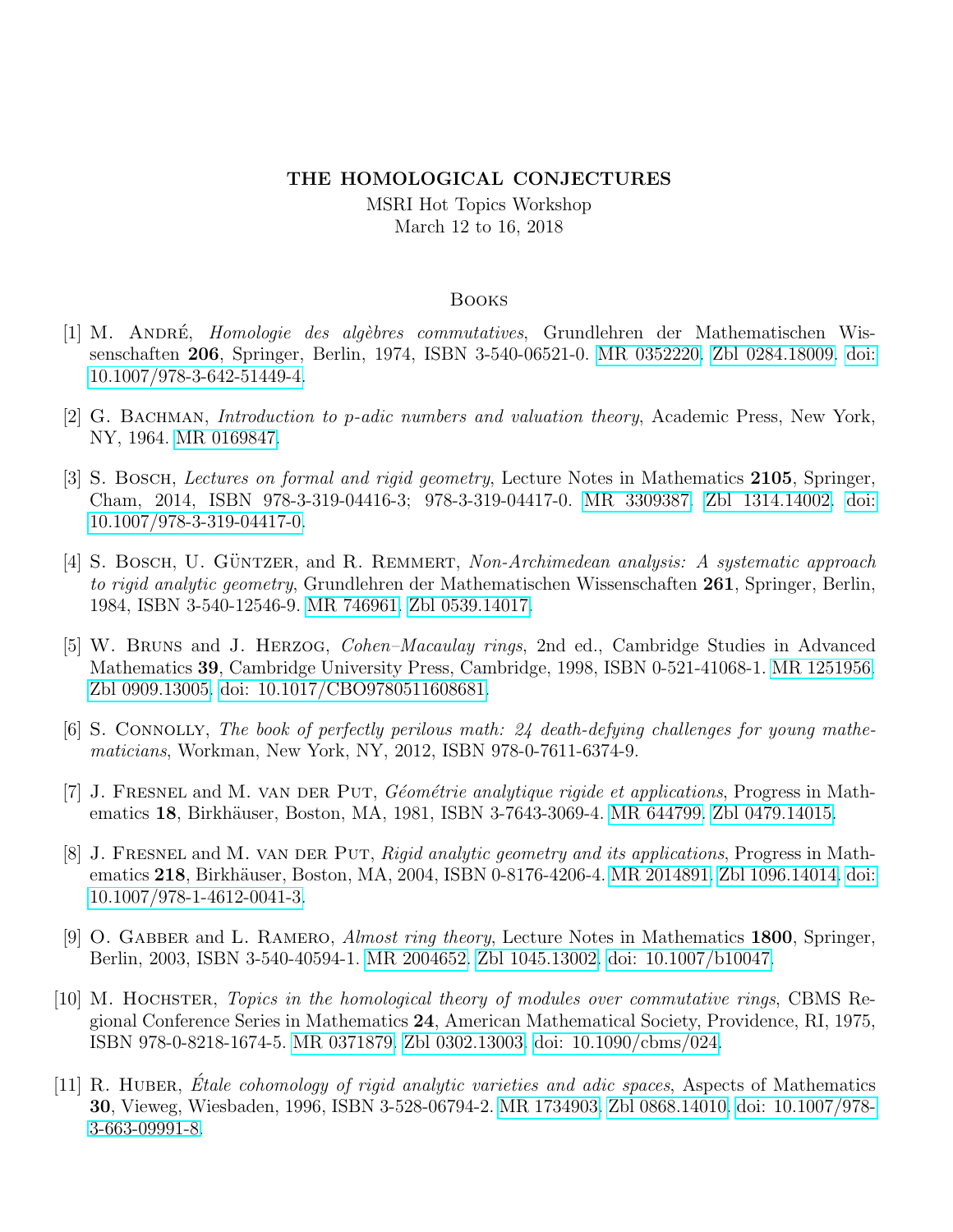- [12] P. C. ROBERTS, *Homological invariants of modules over commutative rings*, Séminaire de Mathématiques Supérieures 72, Presses de l'Université de Montréal, Montréal, QC, 1980, ISBN 2-7606-0499-3. [MR 569936.](http://www.ams.org/mathscinet-getitem?mr=569936) [Zbl 0467.13007.](http://www.zbmath.org/?q=an:0467.13007)
- [13] P. C. ROBERTS, *Multiplicities and Chern classes in local algebra*, Cambridge Tracts in Mathematics 133, Cambridge University Press, Cambridge, 1998, ISBN 0-521-47316-0. [MR 1686450.](http://www.ams.org/mathscinet-getitem?mr=1686450) [Zbl 0917.13007.](http://www.zbmath.org/?q=an:0917.13007) [doi: 10.1017/CBO9780511529986.](http://dx.doi.org/10.1017/CBO9780511529986)
- [14] J.-P. SERRE, *Algèbre locale, Multiplicités*, 3rd ed., Lecture Notes in Mathematics 11, Springer, Berlin, 1989, ISBN 3-540-07028-1. [MR 0201468.](http://www.ams.org/mathscinet-getitem?mr=0201468) [Zbl 0661.13008.](http://www.zbmath.org/?q=an:0661.13008) [doi: 10.1007/978-3-540-37123-6.](http://dx.doi.org/10.1007/978-3-540-37123-6)
- [15] J.-P. SERRE, *Local algebra*, Springer, Berlin, 2000, ISBN 3-540-66641-9. [MR 1771925.](http://www.ams.org/mathscinet-getitem?mr=1771925) [Zbl 0959.13010.](http://www.zbmath.org/?q=an:0959.13010) [doi: 10.1007/978-3-662-04203-8.](http://dx.doi.org/10.1007/978-3-662-04203-8)

## **PAPERS**

- [1] Y. ANDRÉ, La conjecture du facteur direct, *Publ. Math. IHÉS* (2018), To appear. [arXiv 1609.00345.](http://www.arxiv.org/abs/1609.00345) [doi: 10.1007/s10240-017-0097-9.](http://dx.doi.org/10.1007/s10240-017-0097-9)
- [2] Y. ANDRÉ, Le lemme d'Abhyankar perfectoide, Publ. Math. IHÉS (2018), To appear. [arXiv 1609.00320.](http://www.arxiv.org/abs/1609.00320) [doi: 10.1007/s10240-017-0096-x.](http://dx.doi.org/10.1007/s10240-017-0096-x)
- [3] Y. ANDRÉ, *Perfectoid spaces and the homological conjectures*, Preprint, 2018. [arXiv 1801.10006.](http://www.arxiv.org/abs/1801.10006)
- [4] Y. ANDRÉ, Weak functoriality of Cohen–Macaulay algebras, Preprint, 2018. [arXiv 1801.10010.](http://www.arxiv.org/abs/1801.10010)
- [5] P. BAUM, W. FULTON, and R. MACPHERSON, Riemann–Roch for singular varieties, *Inst. Hautes*  $\dot{E}$ tudes Sci. Publ. Math. (1975), no. 45, 101–145. [MR 0412190.](http://www.ams.org/mathscinet-getitem?mr=0412190) [Zbl 0332.14003.](http://www.zbmath.org/?q=an:0332.14003) Available at [http:](http://www.numdam.org/item?id=PMIHES_1975__45__101_0) [//www.numdam.org/item?id=PMIHES\\_1975\\_\\_45\\_\\_101\\_0](http://www.numdam.org/item?id=PMIHES_1975__45__101_0).
- [6] B. BHATT, Almost direct summands, Nagoya Math. J. 214 (2014), 195–204. [MR 3211823.](http://www.ams.org/mathscinet-getitem?mr=3211823) [Zbl 1304.13042.](http://www.zbmath.org/?q=an:1304.13042) [doi: 10.1215/00277630-2648180.](http://dx.doi.org/10.1215/00277630-2648180)
- [7] B. Bhatt, Lecture notes for a class on perfectoid spaces, Lecture notes, 2017. Available at [http:](http://www-personal.umich.edu/~bhattb/teaching/mat679w17/lectures.pdf) [//www-personal.umich.edu/~bhattb/teaching/mat679w17/lectures.pdf](http://www-personal.umich.edu/~bhattb/teaching/mat679w17/lectures.pdf).
- [8] B. Bhatt, On the direct summand conjectures and its derived variant, Invent. Math. (2017), To appear. [arXiv 1608.08882.](http://www.arxiv.org/abs/1608.08882)
- [9] K. BUZZARD and A. VERBERKMOES, Stably uniform affinoids are sheafy, J. Reine Angew. Math. (2018), To appear. [arXiv 1404.7020.](http://www.arxiv.org/abs/1404.7020) [doi: 10.1515/crelle-2015-0089.](http://dx.doi.org/10.1515/crelle-2015-0089)
- [10] B. Conrad, Lecture notes for a seminar on perfectoid spaces, Lecture notes, 2015. Available at <http://math.stanford.edu/~conrad/Perfseminar>.
- [11] G. Faltings, p-adic Hodge theory, J. Amer. Math. Soc. 1 (1988), no. 1, 255–299. [MR 924705.](http://www.ams.org/mathscinet-getitem?mr=924705) [Zbl 0764.14012.](http://www.zbmath.org/?q=an:0764.14012) [doi: 10.1090/S0894-0347-1988-0924705-1.](http://dx.doi.org/10.1090/S0894-0347-1988-0924705-1)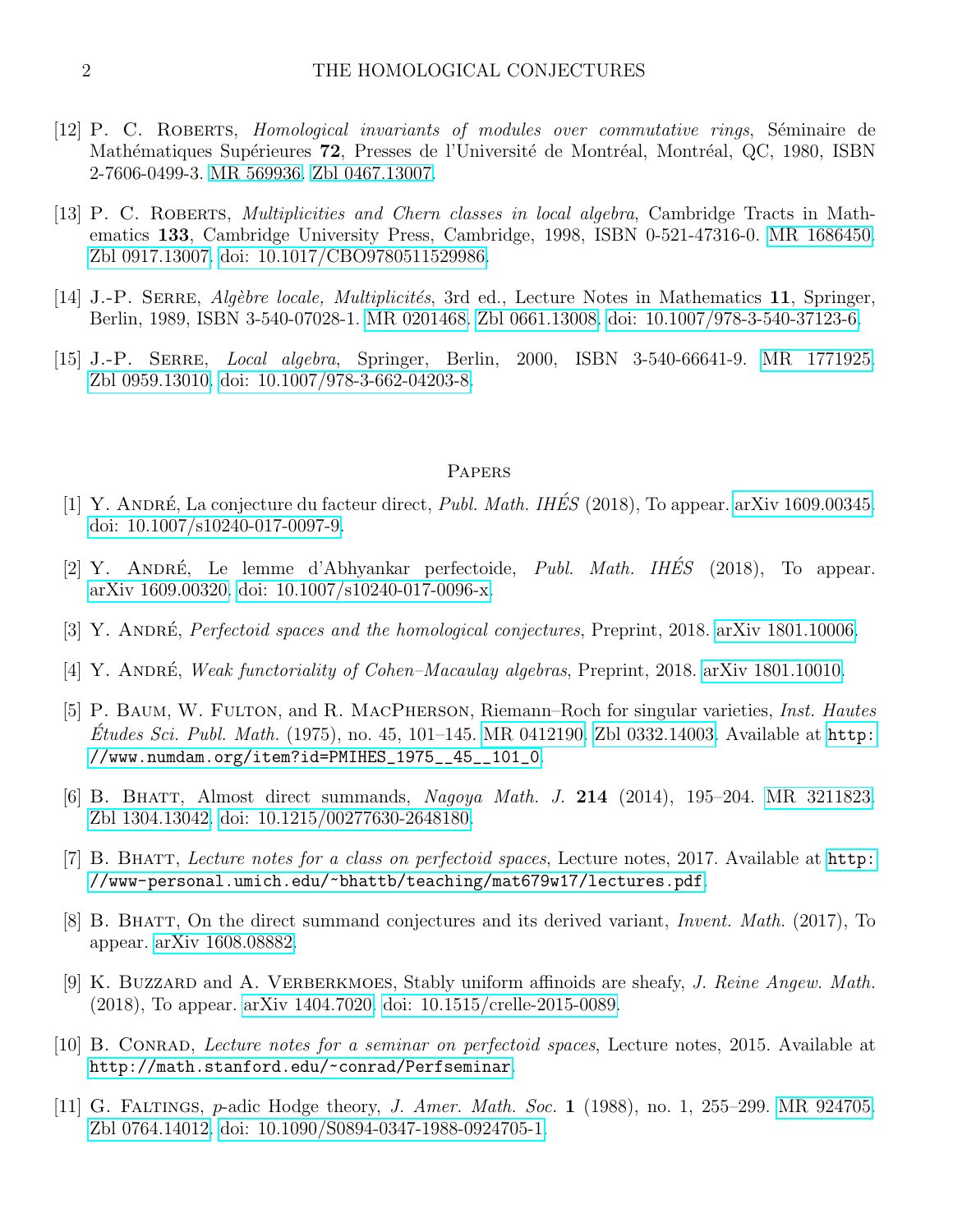- [12] G. Faltings, Crystalline cohomology and p-adic Galois-representations, in Algebraic analysis, geometry, and number theory (Baltimore, MD, 1988) (J.-I. Igusa, ed.), Johns Hopkins University Press, Baltimore, MD, 1989, ISBN 0-8018-3841-X, pp. 25–80. [MR 1463696.](http://www.ams.org/mathscinet-getitem?mr=1463696) [Zbl 0805.14008.](http://www.zbmath.org/?q=an:0805.14008)
- [13] G. Faltings, Integral crystalline cohomology over very ramified valuation rings, J. Amer. Math. Soc. 12 (1999), no. 1, 117–144. [MR 1618483.](http://www.ams.org/mathscinet-getitem?mr=1618483) [Zbl 0914.14009.](http://www.zbmath.org/?q=an:0914.14009) [doi: 10.1090/S0894-0347-99-00273-8.](http://dx.doi.org/10.1090/S0894-0347-99-00273-8)
- [14] G. FALTINGS, Almost étale extensions, in *Cohomologies p-adiques et applications arithmétiques*, II (P. BERTHELOT, J.-M. FONTAINE, L. ILLUSIE, K. KATO, and M. RAPOPORT, eds.), Astérisque 279, Société Mathématique de France, Paris, 2002, pp. 185–270. [MR 1922831.](http://www.ams.org/mathscinet-getitem?mr=1922831) [Zbl 1027.14011.](http://www.zbmath.org/?q=an:1027.14011)
- [15] J.-M. FONTAINE and J.-P. WINTENBERGER, Extensions algébrique et corps des normes des exten-sions APF des corps locaux, C. R. Acad. Sci. Paris Sér. A 288 (1979), no. 8, 441–444. [MR 527692.](http://www.ams.org/mathscinet-getitem?mr=527692) [Zbl 0403.12018.](http://www.zbmath.org/?q=an:0403.12018)
- [16] R. C. HEITMANN, The direct summand conjecture in dimension three, Ann. of Math. (2) 156 (2002), no. 2, 695–712. [MR 1933722.](http://www.ams.org/mathscinet-getitem?mr=1933722) [Zbl 1076.13511.](http://www.zbmath.org/?q=an:1076.13511) [doi: 10.2307/3597204.](http://dx.doi.org/10.2307/3597204)
- [17] M. HOCHSTER, Contracted ideals from integral extensions of regular rings, Nagoya Math. J. 51 (1973), 25–43. [MR 0349656.](http://www.ams.org/mathscinet-getitem?mr=0349656) [Zbl 0245.13012.](http://www.zbmath.org/?q=an:0245.13012) Available at [http://projecteuclid.org/euclid.](http://projecteuclid.org/euclid.nmj/1118794784) [nmj/1118794784](http://projecteuclid.org/euclid.nmj/1118794784).
- [18] M. HOCHSTER, Canonical elements in local cohomology modules and the direct summand conjecture, J. Algebra 84 (1983), no. 2, 503–553. [MR 723406.](http://www.ams.org/mathscinet-getitem?mr=723406) [Zbl 0562.13012.](http://www.zbmath.org/?q=an:0562.13012) [doi: 10.1016/0021-](http://dx.doi.org/10.1016/0021-8693(83)90092-3) [8693\(83\)90092-3.](http://dx.doi.org/10.1016/0021-8693(83)90092-3)
- [19] M. HOCHSTER and C. HUNEKE, Infinite integral extensions and big Cohen–Macaulay algebras, Ann. of Math. (2) 135 (1992), no. 1, 53–89. [MR 1147957.](http://www.ams.org/mathscinet-getitem?mr=1147957) [Zbl 0753.13003.](http://www.zbmath.org/?q=an:0753.13003) [doi: 10.2307/2946563.](http://dx.doi.org/10.2307/2946563)
- [20] R. HUBER, Continuous valuations, *Math. Z.* **212** (1993), no. 3, 455–477. [MR 1207303.](http://www.ams.org/mathscinet-getitem?mr=1207303) [Zbl 0788.13010.](http://www.zbmath.org/?q=an:0788.13010) [doi: 10.1007/BF02571668.](http://dx.doi.org/10.1007/BF02571668)
- [21] R. HUBER, A generalization of formal schemes and rigid analytic varieties, *Math. Z.* 217 (1994), no. 4, 513–551. [MR 1306024.](http://www.ams.org/mathscinet-getitem?mr=1306024) [Zbl 0814.14024.](http://www.zbmath.org/?q=an:0814.14024) [doi: 10.1007/BF02571959.](http://dx.doi.org/10.1007/BF02571959)
- [22] C. Huneke and G. Lyubeznik, Absolute integral closure in positive characteristic, Adv. Math. 210 (2007), no. 2, 498–504. [MR 2303230.](http://www.ams.org/mathscinet-getitem?mr=2303230) [Zbl 1109.13003.](http://www.zbmath.org/?q=an:1109.13003) [doi: 10.1016/j.aim.2006.07.001.](http://dx.doi.org/10.1016/j.aim.2006.07.001)
- [23] K. S. KEDLAYA, *Sheaves, stacks, and shtukas*, Lecture notes, 2017. Available at [http://](http://kskedlaya.org/papers/aws-notes.pdf) [kskedlaya.org/papers/aws-notes.pdf](http://kskedlaya.org/papers/aws-notes.pdf).
- [24] K. S. KEDLAYA and R. LIU, *Relative p-adic Hodge theory: foundations*, Astérisque 371, Société Mathématique de France, Paris, 2015, ISBN 978-2-85629-807-7. [MR 3379653.](http://www.ams.org/mathscinet-getitem?mr=3379653) [Zbl 1370.14025.](http://www.zbmath.org/?q=an:1370.14025) [arXiv 1301.0792.](http://www.arxiv.org/abs/1301.0792) Available at [http://smf4.emath.fr/Publications/Asterisque/2015/371/](http://smf4.emath.fr/Publications/Asterisque/2015/371/html/smf_ast_371.php) [html/smf\\_ast\\_371.php](http://smf4.emath.fr/Publications/Asterisque/2015/371/html/smf_ast_371.php).
- [25] K. S. KEDLAYA and R. LIU, *Relative p-adic Hodge theory, II: Imperfect period rings*, Preprint, 2016. [arXiv 1602.06899.](http://www.arxiv.org/abs/1602.06899)